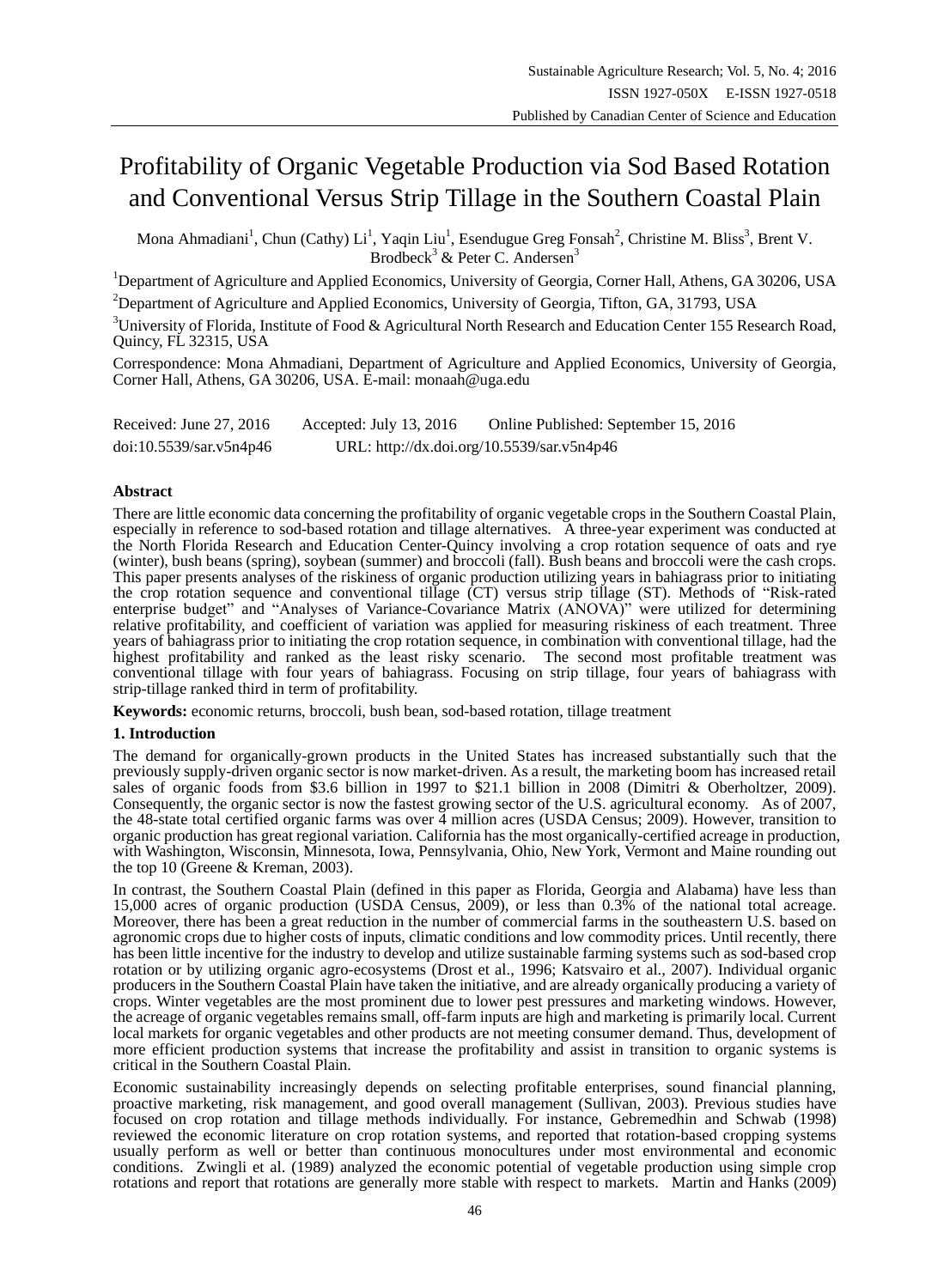evaluated the combination of crop rotations and tillage, and calculated net return of each treatment from the enterprise budget. Minimum tillage and a corn rotation was illustrated to have the largest net return and lowest risk in the every other year rotation.

Crop rotation and minimum tillage practices can be economically profitable and environmentally sustainable. Other studies applied expected value-variance analysis to three years data of center-pivot irrigated corn production and tested three tillage methods (conventional, conservation and minimum tillage practices). They found that the conservation tillage methods consistently produced the highest profitability (Tew et al., 1986; Archer et al., 2008).

Klonsky (2012) found expected yields of several crops (alfalfa, tomato, field corn, broccoli/lettuce, raisins, walnuts) in California were comparable for organic and conventional production, with an exception of lower expected output for organic strawberries and almonds; profitability of these crops depended on price premiums. Crop yield and economic performance of organic, low-input and conventional farming system were compared over an eight-year period on research from the "Sustainable Agriculture Farming System Project" in California (Clark et al. 1999). They applied four farming-system treatments including 2 and 4 years rotation (Note 1) and compared conventional, low input and organic systems. The organic treatments had the highest return and were the most profitable among four year rotations. Also, bean yields and profit over the eight years indicate good short-term and long-term potential for low-input and organic systems and make it a good candidate as a transition crop even without a premium price. Marois and Wright (2003) used a working business model to predict the potential income of continuous cropping of cotton and peanuts compared to a 4-year rotation consisting of 2 years of grazing cattle on bahiagrass followed by peanuts and cotton. The model predicted that a 200-acre farm would yield \$5,000 per year growing continuous cotton compared to \$22,000 per year under the 4-year rotation that included two years of bahiagrass rotation. Marois et al. (2002) showed the average peanut yield in the Southeast U.S. was about 2,500 lbs. per acre, but yields after bahiagrass were often 3,500–4,500 lbs. per acre. Economic modeling showed that profits for cotton and peanuts in a sod-based rotation were about two times greater than those for a peanut-cotton-cotton rotation.

The benefits of bahiagrass include increased soil porosity, soil organic matter, soil moisture retention, and reduced plant disease and soil nematode populations(Gallaher et al., 2003; Johnson et al., 1999; Marois et al., 2003; Marois & Wright, 2003; Sumner et al., 1999). It is inexpensive to establish and maintain compared to similar perennial grasses such as hybrid bermudagrass (Hancock et al., 2013). For example, bahiagrass establishment costs and annual expenses were approximately \$30 to \$200 per acre, and \$50 to \$150 less than bermudagrass respectively. Balkcom et al. (2007) compared crop yields, production costs, revenue and net economic returns in the conventional peanut-cotton-peanut vs. bahiagrass-bahiagrass-peanut-cotton rotations, and conventional tillage (CT) versus strip tillage (ST). Net returns for the two crop rotations and tillage systems were determined using enterprise production budget for each year. Rotation system did not affect yield, revenue or return. Tillage was the most important factor in the study, and CT was superior to ST both in terms of yield, revenue and net return.

This study evaluates an organic vegetable production system utilizing variable years of sod-based rotation and bahiagrass, and CT versus ST in the Southern Coastal Plain. The main production limitations in the Southern Coastal Plain are infertile, compacted, droughty soils, limited water retention, loss of valuable top soils and pest suppression. Sod-based crop rotation and organic crop production greatly improve the physical properties of soils (Drinkwater et al., 1995; Waldon et al., 1998). Furthermore, the benefits of crop rotation systems in organic production may be enhanced if used in combination with ST. Strip tillage may decrease production expenses for labor, fuel, and machinery, reduce water loss from soil due to evaporation, and positively affect yields by minimizing soil loss and soil compaction (Gebremedhin & Schwab, 1998). Although utilization of ST in organic systems may require intensive management to alleviate weed control problems, severe erosion and depleted soils in the Southern Coastal Plain dictates that reduced or no systems tillage should be utilized whenever possible.

The objective of this paper is to analyze profitability and economic viability of different combination in sod-based rotation coupled with tillage treatments in organic vegetable production (Note 2). Yields and input costs data during the long term field experimental period was collected and analyzed using enterprise budget approach. A comparison of variable years of sod-based rotation coupled with different tillage techniques (CT and ST) were carried out to determine which system provides optimal solution in terms of financial lucrativeness to growers. There are many attendant economic, environmental and ecological components of these agricultural systems; however, it is clear that the adoption of agricultural technologies by farmers are closely related to economic profitability (Hoorman et al., 2009; Garcia-Préchac et al., 2004; Siri-Prieto & Ernst, 2009; Ikemura and Shukla, 2009; Johnson et al., 1999; Sumner et al., 1999)

#### **2. Material and Methods**

The primary goal of this project was to integrate advances made on sod-based rotation and strip tillage into organic systems for vegetable production in the Southern Coastal Plain. In this study we combined; 1) two tillage treatments of conventional tillage (CT) and strip tillage (ST), and 2) five rotation treatments including 0, 1, 2, 3 and 4 years of bahiagrass preceding annual vegetable cropping rotations. All treatment combinations were utilized in similar annual crop rotation with oats/rye (winter), bush beans (spring), soybean (summer) and broccoli (fall). Experiments were conducted for 3 years of field trials (from 2010-2013) at the University of Florida, North Florida Research and Education Center, Quincy, Florida. The experiment had four replications for all ten treatments (Note 3). For the purpose of simplicity, the above-mentioned treatments will be denoted by conventional tillage with zero year of bahiagrass (CT0), conventional tillage with one year of bahiagrass (CT1), conventional tillage with two years of bahiagrass (CT2), conventional tillage with three years of bahiagrass (CT3), conventional tillage with four years of bahia grass (CT4), strip tillage with zero year of bahiagrass (ST0), strip tillage with one year of bahiagrass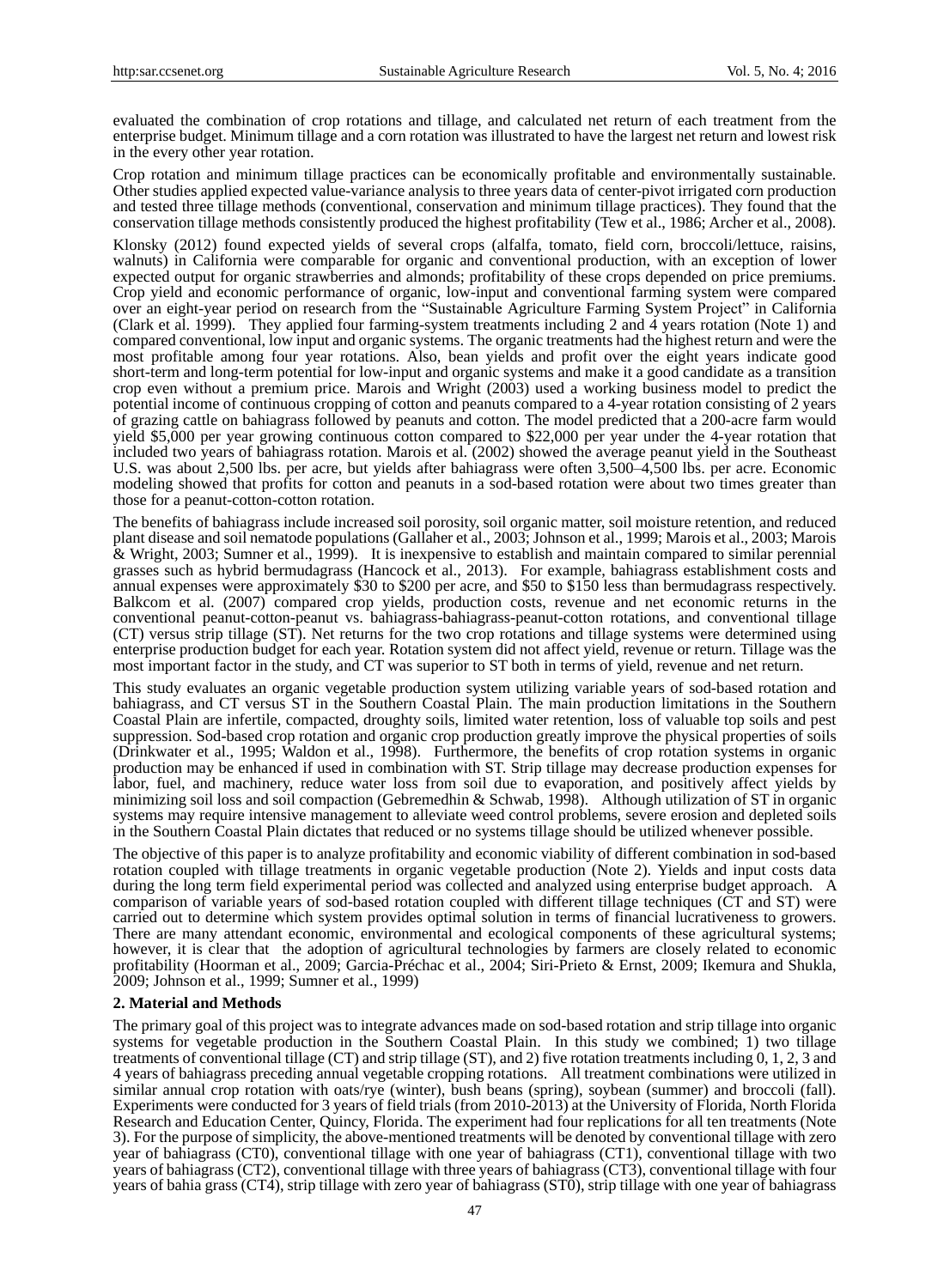(ST1), strip tillage with two years of bahiagrass (ST2), strip tillage with three years of bahiagrass (ST3) and strip tillage with four years of bahiagrass (ST4) in the rest of the paper (Table 1; Note 3).

Table 1. Summary Codes for the different treatments in the sod-based rotation studies in Florida, 2011-2013.

| Treatment       | Explanation                                         |
|-----------------|-----------------------------------------------------|
| CT <sub>0</sub> | Conventional tillage with zero year of bahiagrass   |
| CT1             | Conventional tillage with one years of bahiagrass   |
| CT2             | Conventional tillage with two years of bahiagrass   |
| CT3             | Conventional tillage with three years of bahiagrass |
| CT4             | Conventional tillage with four years of bahiagrass  |
| ST <sub>0</sub> | Strip tillage with zero year of bahiagrass          |
| ST1             | Strip tillage with one years of bahiagrass          |
| ST <sub>2</sub> | Strip tillage with two years of bahiagrass          |
| ST <sub>3</sub> | Strip tillage with three years of bahiagrass        |
| ST <sub>4</sub> | Strip tillage with four years of bahiagrass         |

The climatological and environmental conditions, detailed experimental design, soil characteristics and treatments are described in Bliss et al., (2016). Economics and statistical analysis were adopted using a risk-rated enterprise budget approach and the classic two-way factorial ANOVA. Fundamental economic measures for conducting the economic analysis of alternative production scenarios are net revenue of each cropping system and approach of risk-rated budget enterprise were utilized for comparing net revenue and riskiness of above treatment.

#### **3. Risk-Rated Enterprise Budget Approach**

Preparation of an enterprise budget and analyzing the preferable measure of return requires identification of cultural operations and their associated costs, identification and valuation of production inputs, and the proper valuation of output (Gebremedhin and Schwab, 1998; Fonsah & Maltag Group, 2009a; 2009b; Fonsah & Chidelebu, 2012). A risk-rated enterprise budget is the broadest assessment of profitability compared to a deterministic enterprise budget; the expected returns of each treatment will be computed by taking different scenarios of price and yield into account. Considering broccoli and bush bean as two cash crops in this experiment, 5 scenarios of "pessimistic", "worst", "median", "best" and "optimistic", are assigned for constructing risk-rated budget enterprise. A 15% and 35% percentage decrease and increase in broccoli yield and 21% and 28% decrease and increase in its price were adopted for these scenarios, respectively, based on historic yield information and USDA data (Fonsah et al., 2008; Ferrer et al., 2011).

A 25% and 50% increase and decrease in bush bean yield and 25% and 46% increase and decrease in its price were also adopted for afore-mentioned scenarios. Variable costs of each production systems were broken down into pre-harvest, harvesting and marketing costs and the revenue was calculated by multiplication of median value of each cash crop (broccoli and bush bean) by its median price (Fonsah et al., 2008; Fonsah et al., 2007; Fonsah & Hudgins, 2007; Byrd et al., 2006 & 2007).

#### **4. Results**

Table 2 presents the average yield of two cash crops in this experiment for the ten treatments. More years of treatment with bahiagrass resulted in higher average yield of bush bean for both tillage treatments (Appendix A). Although CT produced higher average yield than ST for the same years of bahiagrass treatment for both crops, average yield of broccoli did not show significant increase in subsequent years of using bahiagrass. Comprehensive yield data for each year for bush bean and broccoli are illustrated in Bliss et al. (2016).

Table 2. Average yield of bush bean and broccoli in the different sod-based rotation study in Florida, 2011-2013 (lbs./acre)

| Crops                                                                         | CT0   | CT1. | CT <sub>2</sub> | CT3   | CT4   | STO. | ST <sub>1</sub> | ST <sub>2</sub>   | ST <sub>3</sub> | ST <sub>4</sub> |
|-------------------------------------------------------------------------------|-------|------|-----------------|-------|-------|------|-----------------|-------------------|-----------------|-----------------|
| Bush beans Avg Yields 7,012 6,774 6,141 12,222 12,104 5,971 5,566 6,323 9,154 |       |      |                 |       |       |      |                 |                   |                 | 9.640           |
| Broccoli Avg Yields                                                           | 5.004 |      | 4.833 6.230     | 7.505 | 6.638 |      | 4.568 3.100     | 5.314 4.563 4.780 |                 |                 |

Enterprise budgets were developed by The UGA Fruits and Vegetable Extension Ag-Economics Specialist, and value of net revenue for broccoli and bush bean for different treatments were calculated. Net return measure that was considered as the main variable for decision-making process that revealed profitability, were calculated under five possible risk-rated pricing and yield outcome (best, optimistic, median, pessimistic, and worst). The expected net return of each treatment in each year with its probability of occurrence is presented in appendix B (Fonsah & Hudgins, 2007; Fonsah et al., 2008; Ferrer et al., 2011).

Table 3 illustrates that, for bush bean, three years of bahiagrass was the most profitable among the CT treatments (\$4,843/Ac), and net revenue increased substantially in second year of cultivation (\$7,199/Ac) for this treatment. The second best scenario after CT3 in term of profitability was CT4 with value of \$5,610/Ac. Second year of vegetable production for three year of bahiagrass (ST3) had the highest profit (\$5,105/Ac) among strip-tillage treatments. The third year of vegetable cultivation for ST0 treatment yield net revenue of \$4,150/Ac that was induced by its high yield equivalent to 8,524 pounds per acre. Total variable cost as a component of total cost is a function of yield, therefore, substantial variation in yield that might be induced by exogenous agricultural shocks like climate condition, lead to variation in variable cost. Total variable cost shows larger variation than total fixed cost (standard deviation is 864 vs 35).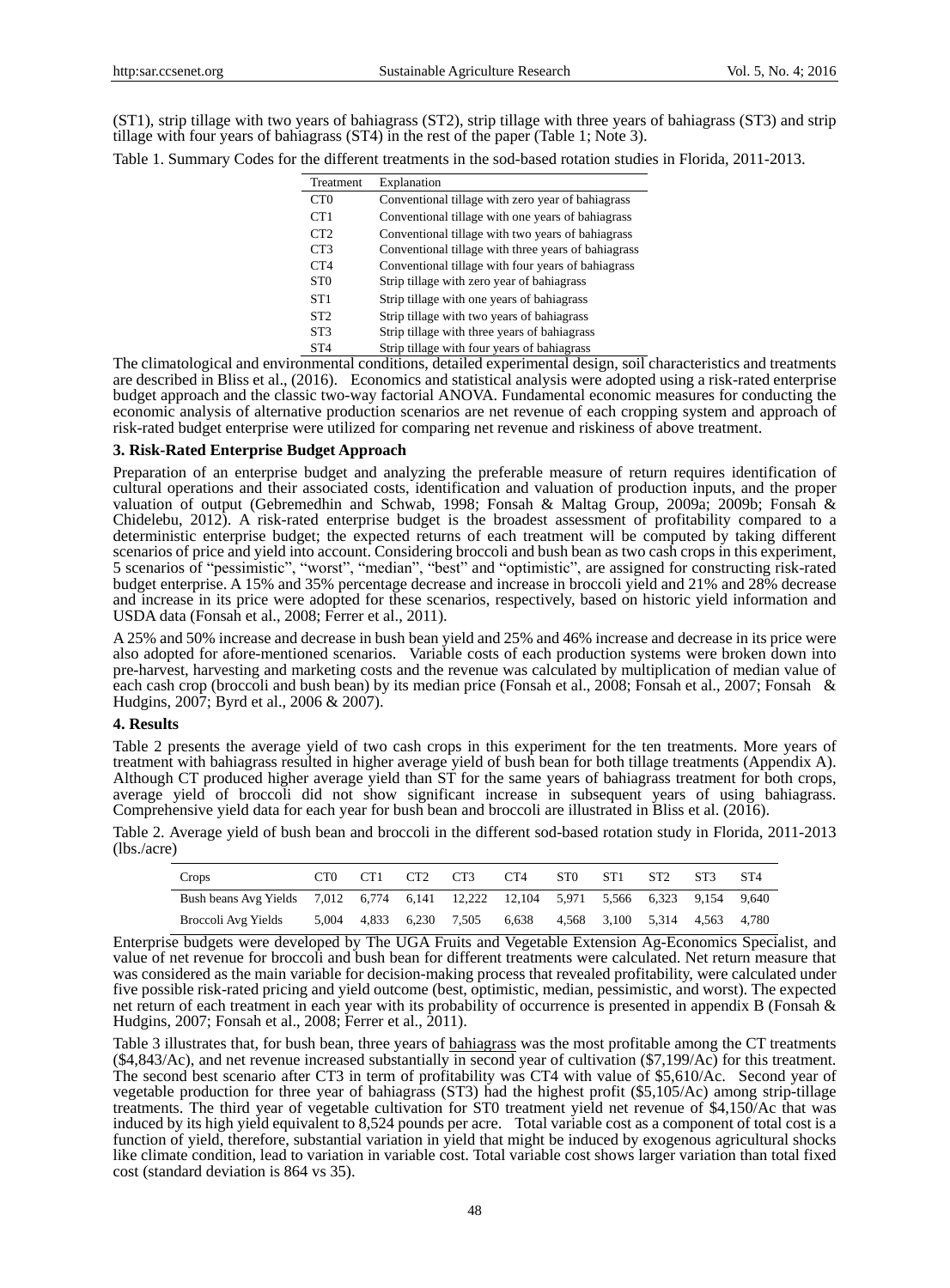-

|                 |      | Pre-harvest    | Total Harvest and | <b>Total Variable</b> | <b>Total Fixed</b> | Total | Total   | Net     |
|-----------------|------|----------------|-------------------|-----------------------|--------------------|-------|---------|---------|
| Treatment       | Year | variable costs | marketing         | costs                 | costs              | costs | Revenue | revenue |
| CT <sub>0</sub> | 2011 | 1,851          | 1,976             | 3,827                 | 804                | 4,631 | 7,480   | 2,849   |
|                 | 2012 | 2,066          | 1,587             | 3,652                 | 836                | 4,488 | 5,656   | 1,168   |
|                 | 2013 | 2,364          | 1,769             | 4,134                 | 881                | 5,014 | 7,187   | 2,172   |
| CT1             | 2012 | 2,066          | 1,820             | 3,885                 | 836                | 4,721 | 6,487   | 1,766   |
|                 | 2013 | 2,364          | 1,593             | 3,957                 | 881                | 4,838 | 6,470   | 1,633   |
| CT <sub>2</sub> | 2011 | 1,851          | 867               | 2,719                 | 804                | 3,522 | 3,284   | (239)   |
|                 | 2012 | 2,066          | 1,863             | 3,928                 | 836                | 4,764 | 6,639   | 1,875   |
|                 | 2013 | 2,364          | 1,903             | 4,267                 | 881                | 5,148 | 7,730   | 2,582   |
| CT <sub>3</sub> | 2012 | 2,066          | 3,020             | 5,085                 | 836                | 5,921 | 10,764  | 4,843   |
|                 | 2013 | 2,364          | 3,411             | 5,775                 | 881                | 6,656 | 13,854  | 7,199   |
| CT4             | 2013 | 2,364          | 2,892             | 5,256                 | 881                | 6,137 | 11,747  | 5,610   |
| ST <sub>0</sub> | 2011 | 1,851          | 884               | 2,735                 | 769                | 3,503 | 3,345   | (158)   |
|                 | 2012 | 2,066          | 1,392             | 3,458                 | 801                | 4,259 | 4,963   | 704     |
|                 | 2013 | 2,364          | 2,404             | 4,768                 | 845                | 5,613 | 9,763   | 4,150   |
| ST <sub>1</sub> | 2012 | 2,066          | 989               | 3,055                 | 801                | 3,855 | 3,525   | (330)   |
|                 | 2013 | 2,364          | 1,753             | 4,117                 | 845                | 4,963 | 7,121   | 2,158   |
| ST <sub>2</sub> | 2011 | 1,851          | 752               | 2,603                 | 769                | 3,372 | 2,846   | (525)   |
|                 | 2012 | 2,066          | 2,055             | 4,121                 | 801                | 4,921 | 7,325   | 2,404   |
|                 | 2013 | 2,364          | 1,737             | 4,101                 | 845                | 4,947 | 7,055   | 2,108   |
| ST <sub>3</sub> | 2012 | 2,066          | 2,282             | 4,348                 | 801                | 5,148 | 8,134   | 2,986   |
|                 | 2013 | 2,364          | 2,716             | 5,080                 | 845                | 5,925 | 11,031  | 5,105   |
| ST <sub>4</sub> | 2013 | 2,364          | 2,294             | 4,658                 | 845                | 5,504 | 9,319   | 3,815   |

Table 3. A breakdown of all the key economic parameters and net revenue for the different sod-based rotation of bush bean, 2011-2013 (Dollar/acre)

Applying the classic two-way factorial ANOVA (Afifi & Azen, 1973) for assessing the treatment effect on bush bean net revenue illustrates that more years of bahiagrass with ST lead to statistically significant increase in net-revenue of bush bean. The corresponding p-value of F statistic for testing hypothesis of effectiveness of both treatments was P<0.0001 (Table 4). ANOVA table shows that separate main effect of more years of bahiagrass and using ST treatment have statistically significant power in explaining change in net revenue ( $P < 0.0001$  and  $P <$ 0.038, respectively). Interaction term in two-way ANOVA matrix captures the change in effect of treatment 1 over different values of treatment 2. The interaction term for two treatments was not significant (P< 0.23) and this means that effects of treatment 1 and treatment 2 are independent.

Table 4. Statistical analysis of treatment effect on net revenue of bush bean.

| Source              | Partial sum of square | Degree of freedom | Mean sum of square | F - stat | Prob < F |
|---------------------|-----------------------|-------------------|--------------------|----------|----------|
|                     |                       |                   |                    |          |          |
| Model               | 229 834 126           | 9                 | 25 537 125.1       | 7.11     | 0.0001   |
| Years of bahiagrass | 201 877 686           | $\overline{4}$    | 50 469 421.4       | 14.06    | 0.0000   |
| Tillage*            | 15 975 386.4          |                   | 15 975 386.4       | 4.45     | 0.0378   |
| Bahiagrass*tillage  | 20 380 679.9          | 4                 | 5 095 169.98       | 1.42     | 0.2345   |
| Residual            | 308 799 202           | 86                | 3 590 688.39       |          |          |
| Total               | 538 633 328           | 95                | 5 669 824.5        |          |          |

**\*** For designing the ANOVA analysis, code 1 and 2 are assigned for conventional tillage and strip tillage respectively and same codes as years of bahiagrass are assigned for bahiagrass treatments.

Table 5 shows average economic parameters for bush bean over three years of experiment. Three and four years of bahiagrass lead to maximum value of net revenue for bush bean respectively. Also, for a given year of bahiagrass, CT treatment leads to higher net revenue compared to ST treatments. Comparing "Total fixed cost" and "Total variable cost" across treatments shows that CT is more costly than ST for the same number of years of bahiagrass. Considering CT3 and ST3 as the most profitable treatments for the bush bean for two alternative tillage treatments, opportunity cost of 3 years of growing bahiagrass for a farmer that forgoes vegetable production, would be \$6,189 for conventional tillage (three years net revenue from CT0) and \$4,696 for strip-tillage (three years net revenue from ST0)<sup>1</sup>. This estimation suggests that a farmer would have profit even after accounting for opportunity cost of forgoing vegetable production, such that for CT3, the two years net revenue after subtracting opportunity cost is \$5,853, and for ST3 the two years net revenue after subtracting opportunity cost is \$3,395.

Higher variation in profit translates into higher risk. Therefore, in this study, we present "Coefficient of Variation  $(CV)$ " to illustrate riskiness of each alternative compare to other alternatives.  $C\hat{T}$ 1 was the least risky production alternative of all treatments and ST3 is the least risky production alternative among ST treatments (Table 5). Also, CT3 has the highest profitability among all treatments, and ranks third in term of least riskiness of profitability.

 $1$  For this estimation, we assume that any three sequential years of growing bush bean provide approximately the same net revenue for the farmers as in our experiment in CT0 and ST0.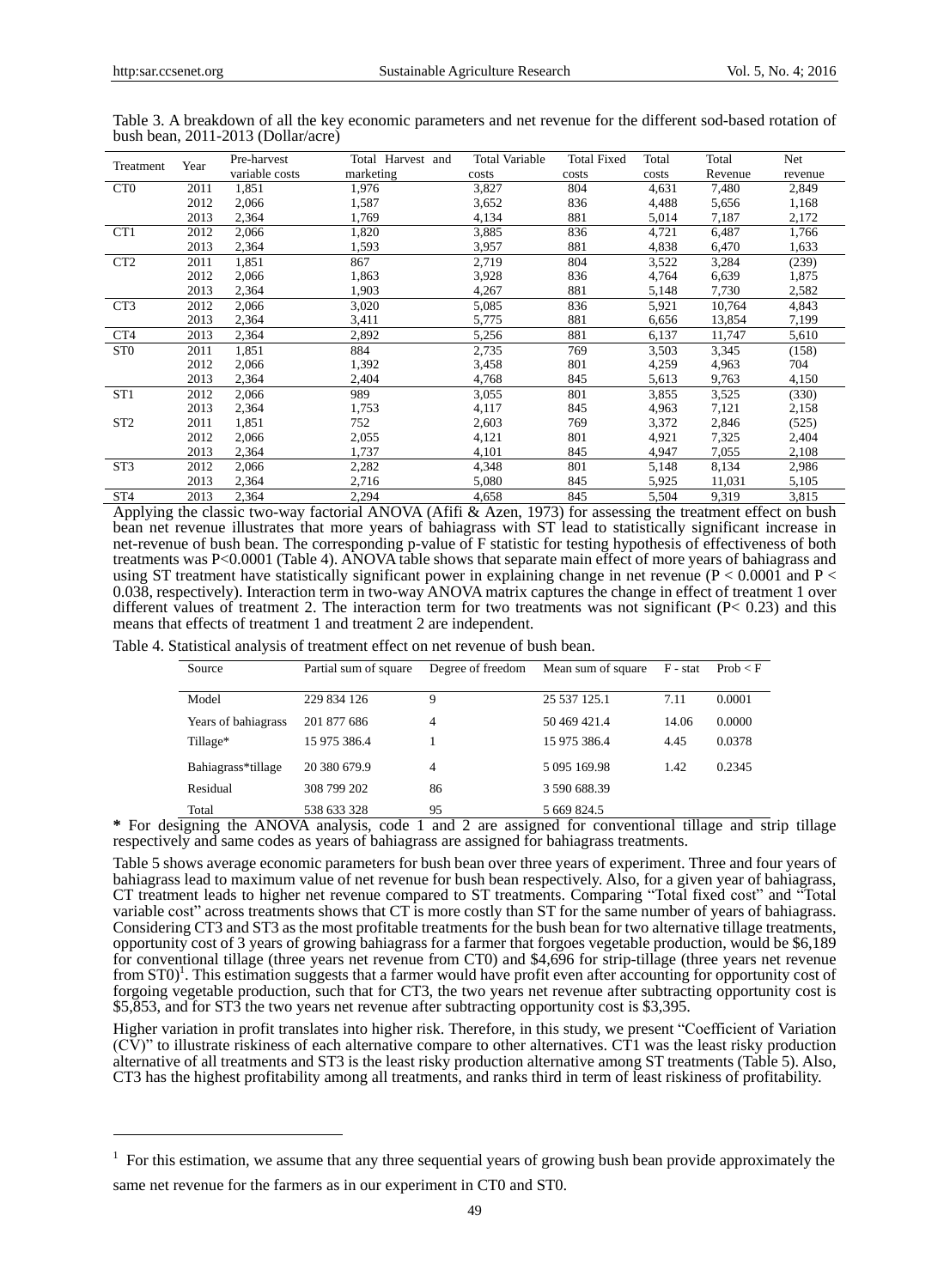| Treatment        | Pre-harvest<br>variable costs | Total Harvest and<br>marketing | Total<br>Variable<br>costs | Total<br>Fixed<br>costs | Total<br>costs | Total<br>Revenue | Net<br>Revenue | Coefficient<br>variation | of |
|------------------|-------------------------------|--------------------------------|----------------------------|-------------------------|----------------|------------------|----------------|--------------------------|----|
| C <sub>T</sub> O | 2.094                         | 1.777                          | 3,871                      | 840                     | 4,711          | 6.774            | 2,063          | 0.41                     |    |
| CT1              | 2,215                         | 1,706                          | 3,921                      | 858                     | 4,780          | 6.479            | 1,699          | 0.06                     |    |
| CT <sub>2</sub>  | 2.094                         | 1,544                          | 3,638                      | 840                     | 4.478          | 5,884            | 1,406          | 1.04                     |    |
| CT <sub>3</sub>  | 2.215                         | 3.215                          | 5,430                      | 858                     | 6,288          | 12,309           | 6,021          | 0.28                     |    |
| CT4              | 2.364                         | 2,892                          | 5,256                      | 881                     | 6,137          | 11.747           | 5,610          | - *                      |    |
| ST <sub>0</sub>  | 2.094                         | 1.560                          | 3,654                      | 805                     | 4.458          | 6.024            | 1,565          | 1.46                     |    |
| ST1              | 2.215                         | 1,371                          | 3,586                      | 823                     | 4.409          | 5,323            | 914            | 1.92                     |    |
| ST <sub>2</sub>  | 2.094                         | 1.515                          | 3,608                      | 805                     | 4.413          | 5.742            | 1.329          | 1.21                     |    |
| ST <sub>3</sub>  | 2,215                         | 2.499                          | 4.714                      | 823                     | 5,537          | 9,583            | 4,046          | 0.37                     |    |
| ST <sub>4</sub>  | 2.364                         | 2,294                          | 4,658                      | 845                     | 5,504          | 9,319            | 3,815          | - *                      |    |

Table 5. A breakdown of all the key economic parameters including net revenue and coefficient of variations for the different sod-based rotation of bush bean, 2011-2013 (Dollar/acre)

\* Since there is only one year of net revenue of bush bean available for CT4 and ST4, measure of Coefficient of variation is not computable for these two treatments.

Estimated economic parameters for broccoli showed that first year of cultivation for zero and two years of bahiagrass and CT treatment have the two highest net revenue among the ten treatments (Table 6). The first year of cultivation in zero and two years of bahiagrass with ST treatments ranks  $3<sup>rd</sup>$  and  $4<sup>th</sup>$  in term of profitability. Variation in total variable cost was higher than total fixed cost, which was induced by variation in yield.

Table 6. A breakdown of all the key economic parameters and net revenue for the different sod-based rotation of broccoli, 2011-2013 (Dollar/acre)

| Treatment       | Year | Pre-harvest    | Total Harvest<br>and | Total Variable | Total Fixed | Total | Total   | Net     |
|-----------------|------|----------------|----------------------|----------------|-------------|-------|---------|---------|
|                 |      | variable costs | marketing            | costs          | costs       | costs | Revenue | Revenue |
| CT <sub>0</sub> | 2011 | 2,134          | 2,554                | 4,688          | 851         | 5,539 | 11,293  | 5,754   |
|                 | 2012 | 2,853          | 385                  | 3,238          | 958         | 4,196 | 1,697   | (2,500) |
|                 | 2013 | 3,030          | 1,034                | 4,065          | 1,006       | 5,071 | 4,608   | (463)   |
| CT1             | 2012 | 2,903          | 1,375                | 4,278          | 966         | 5,244 | 6,057   | 813     |
|                 | 2013 | 3,080          | 1,194                | 4,274          | 1,013       | 5,287 | 5,320   | 32      |
| CT <sub>2</sub> | 2011 | 2,184          | 2,487                | 4,671          | 1,398       | 6,069 | 10,996  | 4,928   |
|                 | 2012 | 2,903          | 1,160                | 4,064          | 966         | 5,029 | 5,111   | 82      |
|                 | 2013 | 3,080          | 1,284                | 4,364          | 1,013       | 5,377 | 5,719   | 342     |
| CT <sub>3</sub> | 2012 | 2,903          | 2,293                | 5,197          | 966         | 6,162 | 10,103  | 3,940   |
|                 | 2013 | 3,080          | 1,692                | 4,772          | 1,013       | 5,786 | 7,539   | 1,754   |
| CT4             | 2013 | 3,080          | 1,720                | 4,800          | 1,013       | 5,813 | 7,662   | 1,848   |
| ST <sub>0</sub> | 2011 | 2,184          | 2,187                | 4,371          | 823         | 5,194 | 9,672   | 4,478   |
|                 | 2012 | 2,903          | 387                  | 3,291          | 931         | 4,221 | 1,707   | (2,515) |
|                 | 2013 | 3,080          | 994                  | 4,074          | 978         | 5,052 | 4,428   | (624)   |
| ST <sub>1</sub> | 2012 | 2,903          | 306                  | 3,210          | 931         | 4,140 | 1,349   | (2,791) |
|                 | 2013 | 3,080          | 1,422                | 4,502          | 978         | 5,480 | 6,335   | 855     |
| ST <sub>2</sub> | 2011 | 2,184          | 2,264                | 4,447          | 823         | 5,270 | 10,009  | 4,739   |
|                 | 2012 | 2,903          | 868                  | 3,771          | 931         | 4,702 | 3,824   | (878)   |
|                 | 2013 | 3,080          | 1,254                | 4,334          | 978         | 5,312 | 5,586   | 274     |
| ST <sub>3</sub> | 2012 | 2,903          | 1,018                | 3,921          | 931         | 4,852 | 4,485   | (367)   |
|                 | 2013 | 3,030          | 1,557                | 4,586          | 971         | 5,557 | 6,935   | 1,378   |
| ST <sub>4</sub> | 2013 | 3,080          | 1,452                | 4,532          | 978         | 5,510 | 6,469   | 959     |

The results of ANOVA matrix for assessing treatment effect of tillage method and bahiagrass rotation on net revenue of broccoli is presented in Table 7. Model specification of effect of both treatments on the net revenue of broccoli has no statistically significant explanatory power. The corresponding P-value of F statistic for treatments' interaction in ANOVA matrix was P<0.18 which illustrated that net revenue of broccoli was not sensitive to years in bahiagrass or tillage treatments. Although difficult to explain why the lack of net revenue sensitivity thereof, we are tempted to partially blame the insensitive broccoli yield/revenue results for both treatments (bahiagrass and tillage treatments) to any of the several unfavorable good agricultural practices (GAP) such as changes in soil quality, insufficient weed, disease and insect control etc., adopted for the crop that could have an impact on the yield during the growing season of the study. The most noticeable feature for broccoli was sever cutworm damage to very young broccoli that occurred at high rates in some blocks but not in others. However, converting to ST had significant main effect on the increase in net revenue of broccoli.

Table 7. Statistical analysis of treatment effect on net revenue of broccoli

| Source              | Partial sum of square | Degree of freedom | Mean sum of square  | F - stat | Prob < F |
|---------------------|-----------------------|-------------------|---------------------|----------|----------|
| Model               | 98 016 122.1          |                   | 10 890 680.2        | 1.45     | 0.1785   |
| Years of bahiagrass | 34 672 614.2          | 4                 | 8 6 6 8 1 5 3 . 5 6 | 1.16     | 0.3355   |
| Tillage             | 57 882 739.1          |                   | 57 882 739.1        | 7.73     | 0.0067   |
| Bahiagrass*tillage  | 21 585 286.8          |                   | 5 396 321.7         | 0.72     | 0.5804   |
| Residual            | 644 325 213           | 86                | 7492153.64          |          |          |
| Total               | 742 341 335           | 95                | 7 814 119.32        |          |          |

The analysis of riskiness of profitability of broccoli, CT3 is the least risky production alternative among conventional tillage treatments (CT0, CT1, CT2, CT3, CT4) and ST2 and ST3 are the least risky production alternatives among strip tillage treatments (ST0, ST1, ST2, ST3, ST4) (Table 8). ST0, CT0 and ST1 are the riskiest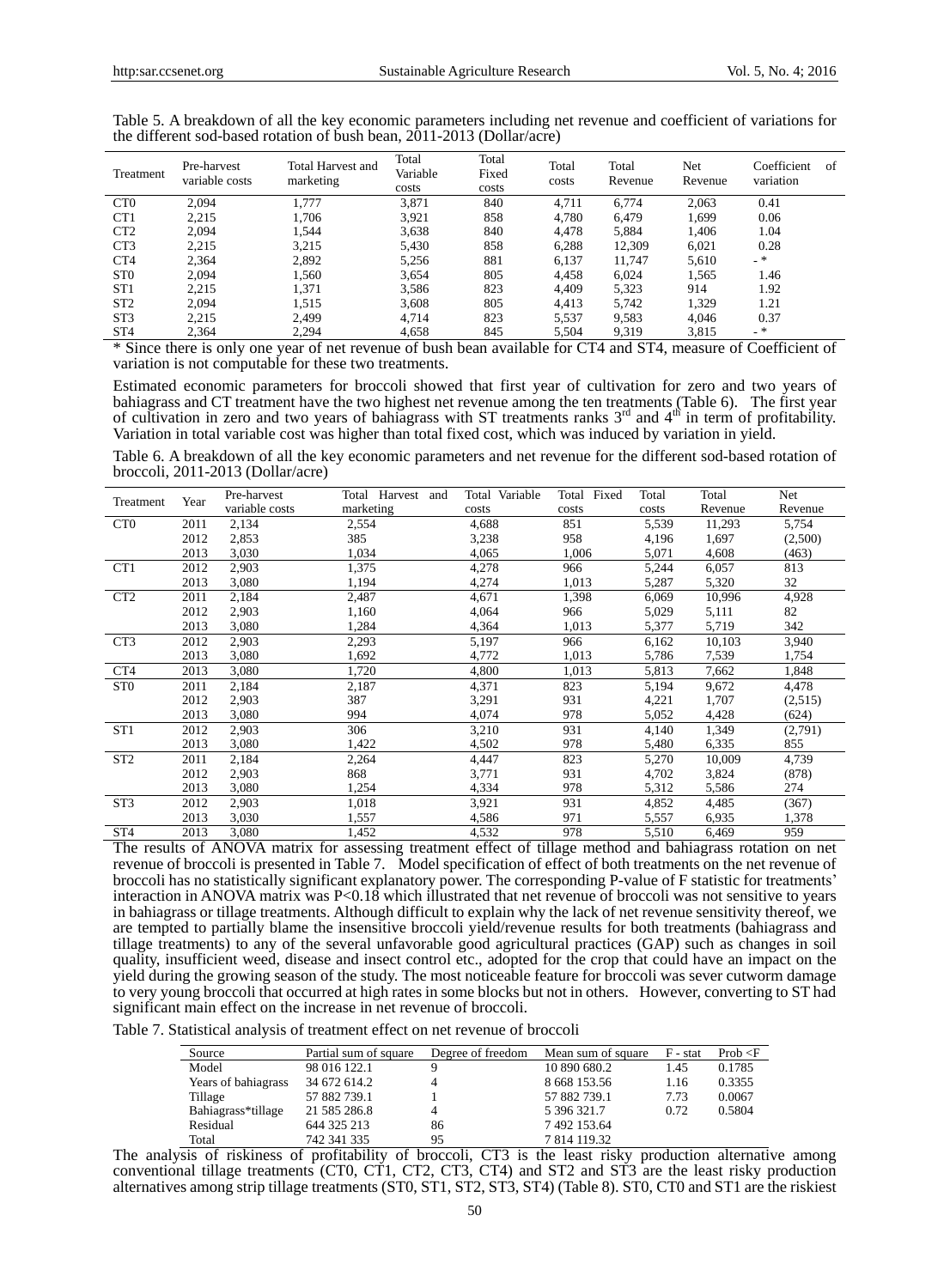#### treatments for broccoli.

| Table 8. A breakdown of all the key economic parameters including net revenue and coefficient of variations for |  |  |  |
|-----------------------------------------------------------------------------------------------------------------|--|--|--|
| the different sod-based rotation of broccoli, 2011-2013 (Dollar/acre)                                           |  |  |  |

| Treatment                 | Pre-harvest<br>variable costs | Total Harvest and<br>marketing | Total<br>Variable<br>costs | Total<br>Fixed<br>costs | Total<br>costs | Total<br>Revenue      | Net<br>Revenue | Coefficient<br>variation | of |
|---------------------------|-------------------------------|--------------------------------|----------------------------|-------------------------|----------------|-----------------------|----------------|--------------------------|----|
| C <sub>T</sub> O          | 2.673                         | 1.324                          | 3,997                      | 938                     | 4,935          | 5,866                 | 930            | 4.6                      |    |
| CT1                       | 2.992                         | 1.284                          | 4,276                      | 990                     | 5,266          | 5,688                 | 422            | 1.3                      |    |
| CT <sub>2</sub>           | 2,722                         | 1.644                          | 4,366                      | 1.126                   | 5,492          | 7,275                 | 1.784          | 1.5                      |    |
| CT <sub>3</sub>           | 2.992                         | 1,993                          | 4,985                      | 990                     | 5,974          | 8,821                 | 2,847          | 0.5                      |    |
| CT <sub>4</sub>           | 3.080                         | 1.720                          | 4,800                      | 1.013                   | 5,813          | 7,662                 | 1,848          | _*                       |    |
| ST <sub>0</sub>           | 2,722                         | 1.190                          | 3,912                      | 911                     | 4,823          | 5,269                 | 447            | 8.1                      |    |
| ST1                       | 2.992                         | 864                            | 3,856                      | 954                     | 4,810          | 3,842                 | (968)          | 2.7                      |    |
| ST <sub>2</sub>           | 2.722                         | 1,462                          | 4,184                      | 911                     | 5,095          | 6.473                 | 1,378          | 2.2                      |    |
| ST <sub>3</sub>           | 2.966                         | 1.287                          | 4,254                      | 951                     | 5,205          | 5.710                 | 506            | 2.4                      |    |
| ST <sub>4</sub>           | 3,080                         | 1,452                          | 4,532                      | 978                     | 5,510          | 6.469                 | 959            | _*                       |    |
| $\mathbf{a}$ $\mathbf{a}$ | $\cdot$ 1.                    |                                | $\sim$ 1                   | $\cdot$<br>1.1          | $1 \quad 1$    | 21.11<br>$\mathbf{r}$ | $\sim$         | $1 \cap 4$               |    |

\* Since there is only one year of net revenue of broccoli and bush bean available for C4 and S4, measure of Coefficient of variation is not computable for these two treatments.

Considering CT3 as the most profitable treatment for the broccoli, net revenue after subtracting opportunity cost is  $$2,904$  ( $$5694 - $2790$ ).

The average net revenue of sod-based rotation and tillage treatment was calculated for both crops (Table 9). Two main sources of variability in the enterprise budget were yield and the variable cost associated with yield. From the table, we can conclude that CT treatments with four and three years of previous bahiagrass rotation (CT3 and CT4) are ranked 1<sup>st</sup> (two treatments) in term of economic profitability which is induced by highest yield in both cash crops (CT3 provide the highest profitability). The ST3 and ST4 treatments are considered  $2^{nd}$  best in term of profitability.

Analyzing the coefficient of variation for each sod-based rotation and tillage treatments shows that less years of bahiagrass (CT0, ST0, ST1) lead to higher variation in profit, which is stated to be more risky from the perspective of risk-averse farmers. This result is consistent for each of the cash crop separately, while production of bush bean is less risky than broccoli for each treatment.

Table 9. A breakdown of all the key economic parameters including net revenue and coefficient of variations for the different sod-based rotations, 2011-2013 (Dollar/acre)

| Treatment                               | Pre-harvest<br>variable<br>costs | Total<br>Harvest and<br>marketing | Total<br>Variable<br>costs | Total<br>Fixed<br>costs | Total<br>costs       | Total<br>Return | Net<br>Rev. | Rank<br>of Net<br>Rev. | Coefficient<br>of variation                 | Rank<br>of<br>Coeff.<br>of<br>variation |
|-----------------------------------------|----------------------------------|-----------------------------------|----------------------------|-------------------------|----------------------|-----------------|-------------|------------------------|---------------------------------------------|-----------------------------------------|
| C <sub>T</sub> O                        | 4.766                            | 3,102                             | 7.868                      | 1,778                   | 9.646                | 12.640          | 2,994       | 6                      | 5.0                                         |                                         |
| CT1                                     | 5.207                            | 2.991                             | 8.197                      | 1.848                   | 10.045               | 12,167          | 2.122       | 8                      | 1.4                                         |                                         |
| CT <sub>2</sub>                         | 4.816                            | 3.188                             | 8.004                      | 1.966                   | 9.970                | 13.159          | 3.190       |                        | 2.6                                         |                                         |
| CT <sub>3</sub>                         | 5,207                            | 5,208                             | 10,415                     | 1.848                   | 12,263               | 21,130          | 8.868       |                        | 0.8                                         |                                         |
| CT <sub>4</sub>                         | 5.444                            | 4,612                             | 10,056                     | 1,894                   | 11.950               | 19.409          | 7.459       | 2                      | _*                                          | _*                                      |
| ST <sub>0</sub>                         | 4.816                            | 2.749                             | 7.566                      | 1.715                   | 9,281                | 11,293          | 2.012       | 9                      | 9.6                                         | 8                                       |
| ST1                                     | 5.207                            | 2.235                             | 7.442                      | 1.777                   | 9.219                | 9.165           | (54)        | 10                     | 4.6                                         | 6                                       |
| ST <sub>2</sub>                         | 4,816                            | 2.976                             | 7.793                      | 1,715                   | 9,508                | 12,215          | 2.707       |                        | 3.4                                         |                                         |
| ST <sub>3</sub>                         | 5.181                            | 3.786                             | 8.968                      | 1.774                   | 10.741               | 15,293          | 4,551       | 4                      | 2.8                                         | 4                                       |
| ST <sub>4</sub><br>$\sim$ $\sim$ $\sim$ | 5.444                            | 3.746<br>$\sim$                   | 9,191                      | 1,824<br>$\sim$ $\sim$  | 11.014<br>. .<br>. . | 15,788          | 4.774       | 3<br>.<br>$\sim$       | _*<br>$\sim$ $\sim$<br>$\sim$ $\sim$ $\sim$ | _*                                      |

\* Since there is only one year of net revenue of broccoli and bush bean available for C4 and S4, measure of Coefficient of variation is not computable for these two treatments.

The statistical analysis for assessing the effectiveness of CT versus ST and sod-based rotation treatment on farm aggregate net revenue (summation of net revenue of both cash crops) was accomplished by applying two-way ANOVA and utilizing appropriate testing tools (Table 10). Model specification, separate main effectiveness of more years of bahiagrass and tillage treatments and their interaction effect are all proved to be significant in explaining the increase in net revenue (P< 0.05 level).

Table 10. Statistical analysis of treatment effect on total net revenue of both bush bean and broccoli

| Source              | Partial sum of square | Degree of freedom | Mean sum of square | $F - stat$ | Prob > F |
|---------------------|-----------------------|-------------------|--------------------|------------|----------|
| Model               | 481 850 879           |                   | 53 538 986.6       | 6.83       | 0.0000   |
| Years of bahiagrass | 315 773 097           | 4                 | 78 943 274.4       | 10.07      | 0.0000   |
| Tillage             | 134 675 857           |                   | 134 675 857        | 17.18      | 0.0001   |
| Bahiagrass*tillage  | 81 171 322.7          | 4                 | 20 292 830.7       | 2.59       | 0.0423   |
| Residual            | 673 974 150           | 86                | 7836908.72         |            |          |
| Total               | 1.1558e+09            | 95                | 12 166 579.3       |            |          |

## **5. Discussion**

The objective of this study was to evaluate sod-based rotation and CT versus ST on profitability of farming with bush bean and broccoli as cash crops. Our economic analyses of data from an experimental crop rotation project conducted over three years, indicated that 3 and 4 years bahiagrass were the most profitable treatments for both bush bean and broccoli, and consequently for whole system containing both cash crops. These results parallel results from Marois and Wright (2003) and Marois et al. (2002) documenting the economic benefits of utilizing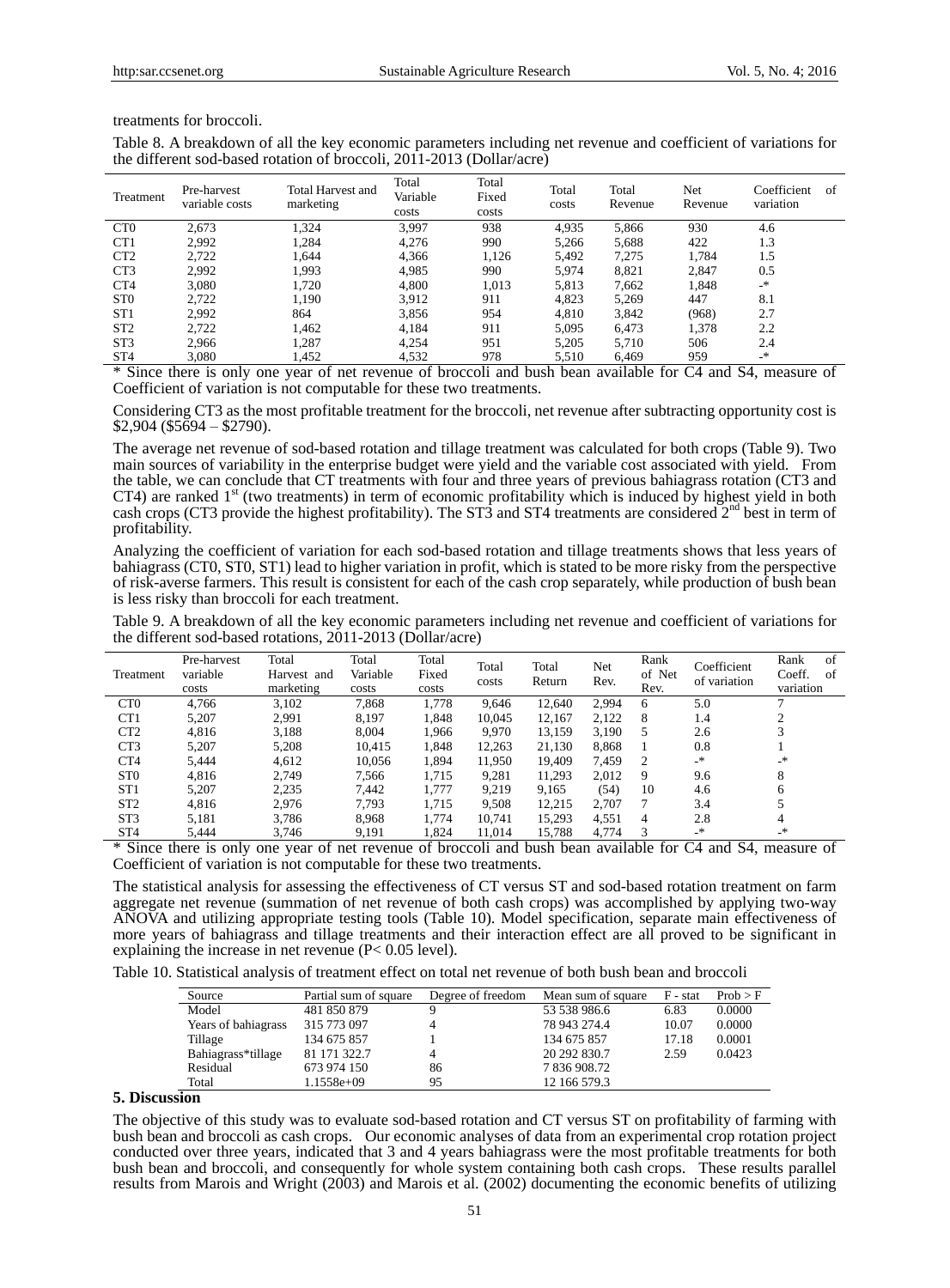sod-based rotations in conventional production.

Economic benefits of tillage treatments are less clear cut. Close investigation on cost components of CT and ST illustrates that ST was better agricultural practice due to reducing cost of production and providing larger net revenue for the growers of bush bean. Broader benefits of minimum-till treatments were illustrated in the studies of Ascough et al. (2009) who utilized "Stochastic Dominance" methodology to examine which of three different tillage systems (chisel plow, no-till, and ridge-till) were the most risk-efficient in terms of maximizing economic profitability (net return) across a range of risk aversion preferences. Results showed that net return of corn crop using no-till tillage system was preferred across the entire range of risk aversion regardless of whether the objective of the decision maker was minimizing risk or maximizing net return.

In our studies, however, CT3 had the highest profitability for both bush beans and broccoli induced by large yield for these treatments. Conventional tillage with four years of bahiagrass (CT4), strip tillage with three years of bahiagrass (ST3) and strip tillage with four years of bahiagrass (ST4) were the second, third and fourth most profitable treatments respectively. This study also investigated riskiness of each treatment by examining coefficient of variation. It should be noted that risk analysis based on CV cannot be generalized especially that our result was strictly based on the limited observation years' research data. The least risky treatments for bush bean, broccoli and whole system were conventional tillage with one year of bahiagrass (CT1), conventional tillage with three years of bahiagrass (CT3) and conventional tillage with four years of bahiagrass (CT4) as they performed much better than all ST treatments. These advantages of CT parallel results of Chan et al. (2010) comparing the profitability of four different organic cropping systems for winter squash and cabbage in New York which found and a combination of compost for nitrogen, occasional cover crops and CT had the highest revenues for cabbage.

Statistical analyses based on ANOVA matrix provide growers a prediction of profitability of sod-based rotation and tillage alternatives. Although the model for testing impact of treatments on net revenue of broccoli did not show any significant effect, net revenue of bush bean and system total revenue were sensitive to both treatments. This suggests that a move toward organic vegetable production by incorporating sod-based rotation and CT can lead to higher profit for farmers.

#### **References**

- Afifi, A. A., & Azen, S. P. (1973). Statistical analysis: a computer oriented approach. *Biometrics, 29*(3), 603. http://dx.doi.org/10.2307/2529182
- Archer, D. W., Halvorson, A. D., & Reule, C. A. (2008). Economics of irrigated continuous corn under conventional-till and no-till in northern Colorado. *Agronomy Journal, 100*(4), 1166. http://dx.doi.org/10.2134/agronj2007.0291
- Ascough II, J. C., Fathelrahman, E. M., Vandenberg, B. C., Green, T. R., & Hoag, D. L. (2009). Economic risk analysis of agricultural tillage systems using the SMARTstochastic efficiency software package. 18th World IMACS / MODSIM Congress, 13-17 July 2009, Cairns, Australia. Retrieved from http://www.mssanz.org.au/modsim09/B1/ascough.pdf
- Balkcom, K., Hartzog, D, Katsvairo, T., & Smith, J. L. (2007). Yield and economics for peanut under two tillage system and perennial grass vs conventional rotation. Proceeding of 29th Southern Conservation Agricultural Systems Conference, Quincy, Florida. pp. 25-27. Retrieved from http://www.ag.auburn.edu/auxiliary/nsdl/scasc/Proceedings/2007/posters/Katsvairo\_c.pdf
- Bliss, C., Andersen, P., Brodbeck, B., Wright, D., Olson, S., & Marois, J. (2016). The influence of bahiagrass, tillage, and cover crops on organic vegetable production and soil quality in the Southern Coastal Plain. *Sustainable Agriculture Research, 5*(2), 65. http://dx.doi.org/10.5539/sar.v5n2p65
- Byrd, M. M., Escalante, C. L., Fonsah, E. G., & Wetzstein, M. E. (2006). Financial efficiency of methyl bromide alternatives for Georgia bell pepper industries. *Journal of the American Society of Farm Managers and Rural Appraisers, 69*(1), 31-39. Retrieved from http://ageconsearch.umn.edu/bitstream/190689/2/251\_Escalante.pdf
- Byrd, M. M., Escalante, C. L., Fonsah, E. G. & Wetzstein, M. E. (2007). Feasible fumigant-herbicide system alternatives to methyl bromide for bell pepper producers. *Journal of Agribusiness, 25*(1), 31-45. Retrieved from http://ageconsearch.umn.edu/bitstream/62283/2/JAB%2cSpr07%2c%2303%2cpp31-45.pdf
- Chan, S., Caldwell, B., & Rickard, B. J. (2010). An economic examination of alternative organic cropping systems in New York State. College of Agriculture and Life Sciences, Department of Applied Economics and Management. Cornell University. EB 2010-14. Retrieved from http://publications.dyson.cornell.edu/outreach/extensionpdf/2010/Cornell\_Dyson\_eb1014.pdf
- Clark, S., Klonsky, K., Livingston, P., & Temple, S. (1999). Crop yield and economics comparison of organic, low input and conventional farming system in California's Sacramento Valley. *American Journal of Alternative Agriculture, 14*(3), 109-121. http://dx.doi.org/10.1017/s0889189300008225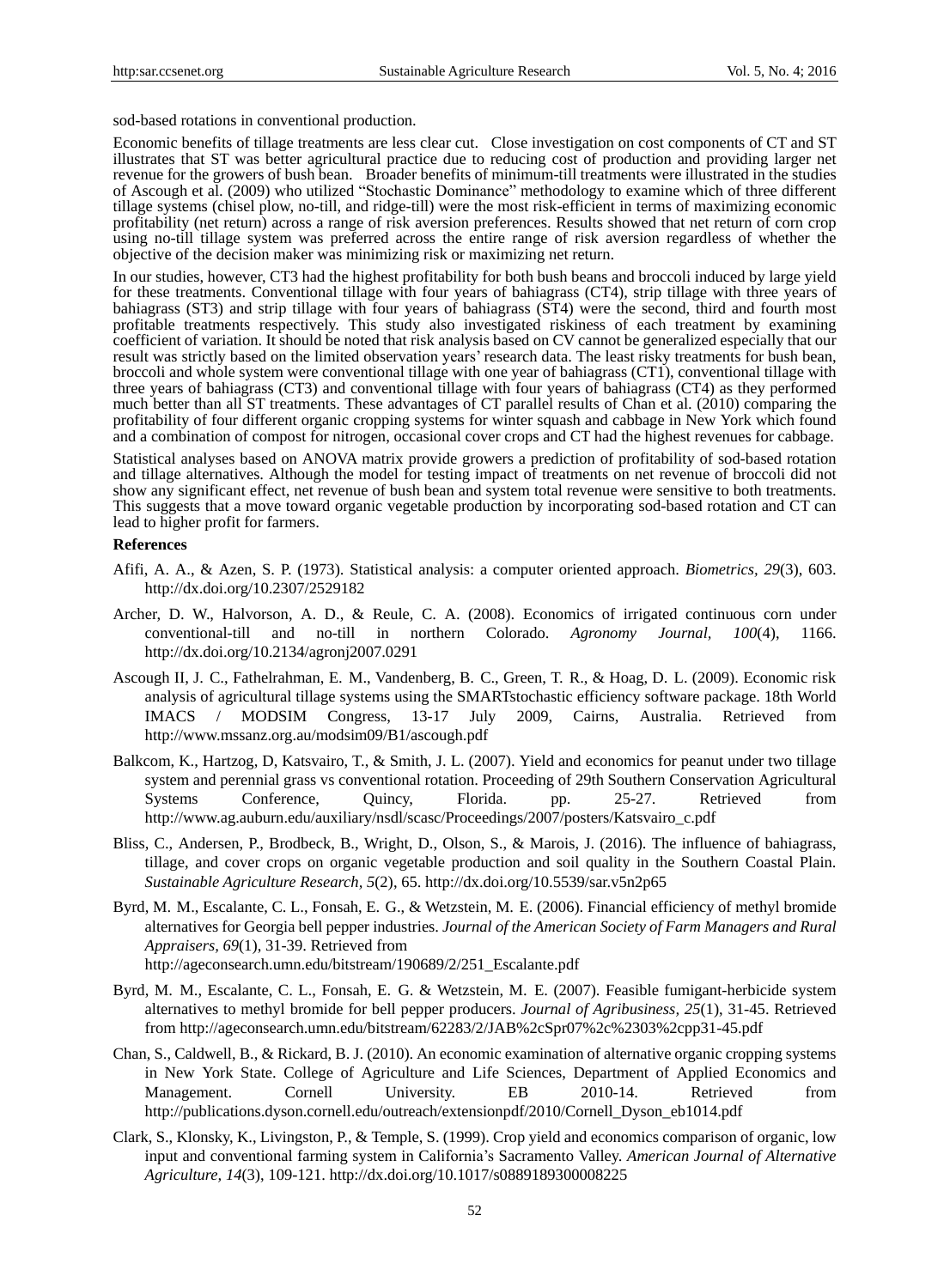- Dimitri, C., & L. Oberholtzer. (2009). *Marketing US organic foods: Recent trends from farms to consumers*: DIANE Publishing. Retrieved from http://www.ers.usda.gov/media/185272/eib58\_1\_.pdf.
- Drinkwater, L. E., Letourneau, D. K., Workneh, F., Van Bruggen, A. H. C., & Shennan, C. (1995). Fundamental differences between conventional and organic tomato agroecosystems in California. *Ecological Applications*, 1098-1112. http://dx.doi.org/10.2307/2269357
- Drost, D. Long, G. Wilson, D., Miller, B. & Campbell, W. (1996). Barriers to adopting sustainable agricultural practices. *Journal of Extension, 34*(6). Retrieved from http://www.joe.org/joe/1996december/a1.php
- Ferrer, M. C., Fonsah, E. G., & Escalante, C. (2011). Risk-efficient fumigant-mulching system alternatives for bell pepper production. *Journal of the American Society of Farm Managers and Rural Appraisers*, 162-171. http://ageconsearch.umn.edu/bitstream/118963/2/355\_Ferrer.pdf
- Fonsah, E. G., & Hudgins, J. (2007). Financial and economic analysis of producing commercial tomatoes in the southeast. *Journal of the American Society of Farm Managers and Rural Appraisers, 70*(1), 141-148. Retrieved from http://portal.asfmra.org/userfiles/file/journal/277\_Fonsah\_1.pdf
- Fonsah, E. G. (2009a). MALTAG Group. 2009 MALTAG organic vegetables. Retrieved from http://www.agecon.uga.edu/extension/budgets/non-beef/documents/2009OrgaVegbudget.pdf. (Viewed: 20 June, 2016)
- Fonsah, E. G. (2009b). MALTAG Group. 2009 MALTAG conventional vegetables. Retrieved from http://www.agecon.uga.edu/extension/budgets/non-beef/documents/2009ConvVegbudget.pdf (Viewed: 20 June, 2016)
- Fonsah, E. G., & Chidebelu, Angus S. N. D. (2012). Economics of banana production and marketing in the tropics: A case study of Cameroon. African Books Collective. Langaa Research and Publishing CIG, Bamenda.
- Fonsah, E. G., Krewer, G., Harrison, K. & Bruorton, M. (2007). Risk rated economic returns analysis for southern highbush blueberries in soil in Georgia. *HortTechnology, 17 (4): 571-579*. Retrieved from http://horttech.ashspublications.org/content/17/4/571.full.pdf+html
- Fonsah, E. G., Krewer, G., Harrison, K., & Stanaland, D. (2008). Economic returns using risk rated budget analysis for rabbiteye blueberries in Georgia, *Journal of American Society for Horticultural Science, HortTechnology, 18*, 506-515.

Retrieved from http://horttech.ashspublications.org/content/18/3/506.full.pdf+html

- Gallaher, R. N., Ashburn, E. L., Gallaher, K., Baldwin, J. A., Lang, T. A., Oclumpaugh, W. R., Prine, G. M., Robertson, W. K., & Stanley, R.L. (2003). No-till management of agronomic row crops in perennial sod. The Institute of Food and Agricultural Sciences. http://nfrec.ifas.ufl.edu/sodrotation/postconference.htm.
- Gebremedhin, B., & Schwab, G. (1998). The economic importance of crop rotation systems: evidence from the literature. Michigan State University, Department of Agricultural, Food, and Resource Economics. No. 11690. Retrieved from http://ageconsearch.umn.edu/bitstream/11690/1/sp98-13.pdf
- Garcıa-Préchac, F., Ernst, O., Siri-Prieto, G., & Terra J. A. (2004). Integrating no-till into crop–pasture rotations in Uruguay. *Soil & Tillage Research, 77*, 1-13. http://dx.doi.org/10.1016/j.still.2003.12.002
- Greene, C., & Kremen, A. (2003). U.S. organic farming in 2000-2001: adoption of certified Agricultural Information Bulletin No. AIB780, Economic Research Service, United States Department of Agriculture. Retrieved from http://ageconsearch.umn.edu/bitstream/33769/1/ai030780.pdf
- Hancock, D. W., Lacy, R. C., Stewart, R. L., Tubbs, R. S., Kichler, J., Green, T. W., & Hicks, R. (2013). The management and use of bahiagrass. The university of Georgia cooperative extension. Retrieved from http://athenaeum.libs.uga.edu/bitstream/handle/10724/12227/B1362.pdf?sequence=1
- Hoorman, J. J., Islam, R., & Sundermeier, A. (2009). Sustainable crop rotations with cover crops. The Ohio State University Extension. Retrieved from http://ohioline.osu.edu/factsheet/SAG-9
- Ikemura, Y., & Shukla, M. K. (2009). Soil quality in organic and conventional farms of New Mexico, USA, Department of Plant and Environmental Sciences, New Mexico State University. *Journal of Organic Systems, 4*(1), 34-47.

Retrieved from http://www.organic-systems.org/journal/Vol\_4(1)/pdf/34-47\_Ikemura\_Shukla.pdf

Johnson, A. W., Minton, N. A., Brenneman, T. B., Burton, G. W., Culbreath, A. K., Gascho, G. J., & Baker S. H. (1999). Bahiagrass, corn, cotton rotations, and pesticides for managing nematodes, diseases, and insects on peanut. *J. Nematology. 31*, 191-200.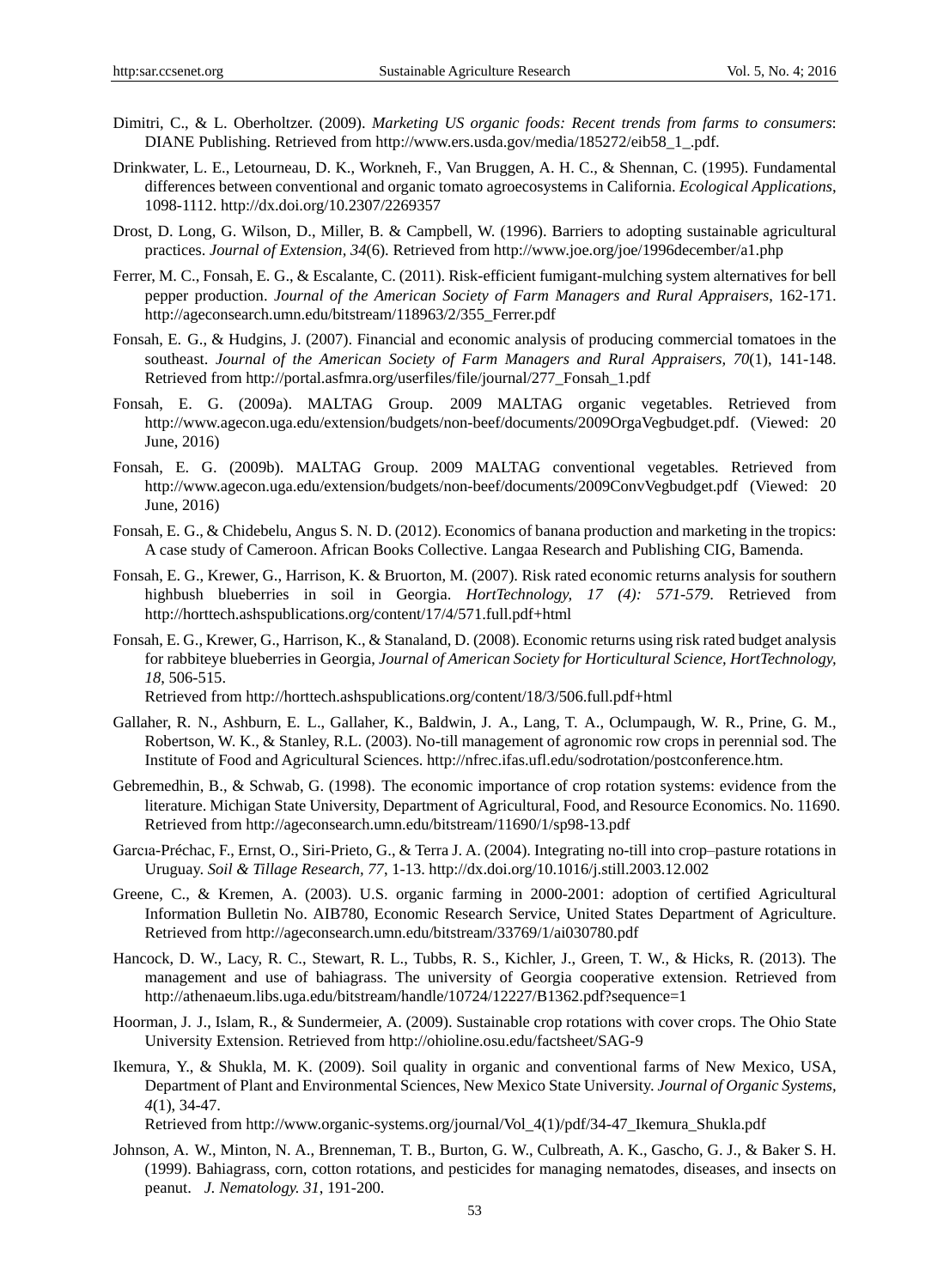Retrieved from http://www.ncbi.nlm.nih.gov/pmc/articles/PMC2620366/pdf/191.pdf

- Katsvairo, T. W., Wright, D. L., Marois, J. J., & Rich, J. R. (2007). Transition from conventional farming to organic farming using bahiagrass. *J. Sci. Food Agric., 87*(15), 2751–2756. http://dx.doi.org/10.1002/jsfa.3002
- Klonsky, K. (2012). Comparison of production costs and resource use for organic and conventional production systems. *American Journal of Agricultural Economics, 94*(2), 314-321. http://dx.doi.org/10.1093/ajae/aar102
- Marois, J. J., & Wright, D. L. (2003). A working business model for cattle/peanuts/cotton. In: Rhoads, F.M. (Ed.), Proceedings of the Sod-Based Cropping Systems Conference. North Florida Research and Education Center-Quincy, University of Florida, 20-21 February, pp. 180-186.
- Marois, J. J., Wright, D. L., Baldwin, J. A., & Hartzog, D. L. (2002). A multi-state project to sustain peanut and cotton yields by incorporating cattle and a sod based rotation. In: van Santen E (ed.) Proceedings of 25th Annual Southern Conservation Tillage Conference for Sustainable Agriculture. Auburn, pp 101-107.
- Martin, S. W., Hanks, J. (2009). Economic analysis of no tillage and minimum tillage cotton-corn rotations in the Mississippi Delta. *Soil and Tillage Research. 102*(1), 135-137. http://dx.doi.org/10.1016/j.still.2008.08.009
- Siri-Prieto, G., & Ernst, O. (2009). Effect of Perennial Pasture and Tillage system on Soil Organic Carbon and aggregate stability in western in western Uruguay. *Soil and Tillage Research, 105*(2), 260-268. http://dx.doi.org/10.1016/j.still.2009.08.001
- Sullivan, P. (2003). Applying the principles of sustainable farming fundamentals of sustainable agriculture. The National Sustainable Agriculture Information Service. Retrieved from https://attra.ncat.org/attra-pub/viewhtml.php?id=295
- Sumner, D. R., Minton, N. A., Brenneman, T. B., Burton, G. W., & Johnson, A. W. (1999). Root diseases, and nematodes in bahiagrass-vegetable rotations. *Plant Disease, 83*, 55-59. http://dx.doi.org/10.1094/pdis.1999.83.1.55
- Tew, B. V., Rafsnider, G. T., Lybecker, D. W., & Chapman, P. L. (1986). The relative risk efficiencies of alternative tillage practices for irrigated corn production. *North Central Journal of Agricultural Economics, 8*, 83-91. http://dx.doi.org/10.2307/1349084
- USDA. (2009). 2007 Census of agriculture. United States summary and state data. Vol. 1. Geographic area series. Part 51. AC-07-A-51.
- Waldon, H., Gliessman, S., & Buchanan, M. (1998). Agroecosystem responses to organic and conventional management practices. *Agricultural systems, 57*(1), 65-75. http://dx.doi.org/10.1016/s0308-521x(97)00078-4
- Zwingli, M. E., Hardy Jr, W. E., & Adrian Jr, J. L. (1989). Reduced risk rotations for fresh vegetable crops: an analysis for the Sand Mountain and Tennessee Valley regions of Alabama. *Southern Journal of Agricultural Economics, 21*(2), 155-165. Retrieved from http://ageconsearch.umn.edu/bitstream/30111/1/21020155.pdf

#### **Note**

Note 1: 1) four-year rotation: processing tomato, safflower, corn and bean and a winter grain and/or legume double-cropped with bean. 2) two-year rotation: tomato and wheat rotation 3) conventional input, low-input and organic input.

Note 2: Based on the same experiment, Bliss et al. (2016) have studied the influence of bahia grass, tillage, and cover crop on organic production and soil quality in the southern coastal plain. This study focuses on the economic profitability of bahia grass and tillage treatments as information presented before plus the economic analyses would be two unwieldy to present in one paper.

Note 3: Two years of bahia grass has more replication. In the complementary study by Bliss et al., (2016) (Note 1), treatments of "years of bahia grass" are distinguished based on **the number of years in the vegetable** preceding the bahia grass treatment. In this paper, the economic profitability of two treatments of bahiagrass rotation and tillage, plots with two years of bahiagrass but different years of vegetation are assumed as the replication of the same treatment.